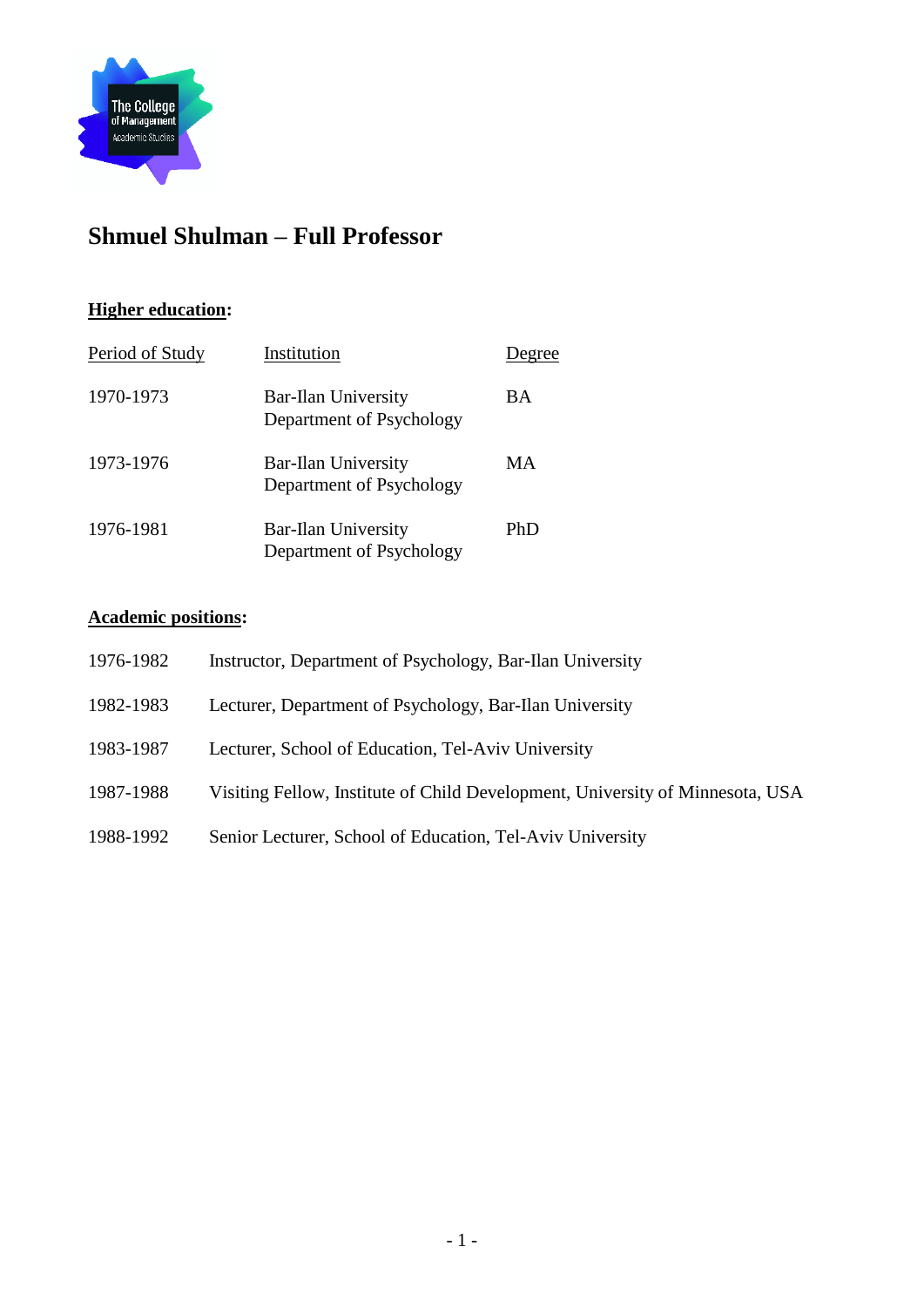1989, '90, Visiting Professor, Institute of Child Development, University of Minnesota, USA '91, '92 (summer)

- 1992-1994 Senior Lecturer, Department of Psychology, Bar-Ilan University
- 1994-2000 Associate Professor, Department of Psychology, Bar-Ilan University
- 1994-1998 **Head of Clinical Psychology**, Department of Psychology, Bar-Ilan University
- 1999-2002 **Chairperson**, Department of Psychology, Bar-Ilan University
- 2000- 2016 **Full Professor**, Department of Psychology, Bar-Ilan University
- 2003-2004 Visiting Professor, Department of Psychiatry, Yale University
- 2005-2010 **Dean of Students**, Bar Ilan University
- 2010-2011 Visiting Professor, LaMarsh Centre for Youth Research, York University, Canada

2011 (summer) Visiting Professor, Department of Psychology, Jyvaskyla University, Finland 2012

- Winter 2014 Visiting Professor, LaMarsh Centre for Youth Research, York University, Canada
- 4.-9.2015 Visiting Professor, University of Jena, Germany (DAAD Fellow).
- 2016 (summer) Visiting Professor, Department of Psychology, University of Tennessee, Knoxville
- 2016 current Professor Emeritus, Department of Psychology, Bar-Ilan University
- 2015 current Affiliate Professor, Florida Atlantic University, Ft. Lauderdale, FL.
- 2015- 2016 Professor, Department of Psychology, Yezreel Valley College.

2016 - current Professor, Department of Psychology, College of Management.

#### **Professional positions:**

1974-1980 **Staff Psychologist**, Adolescent Inpatient Unit, Abarbanel Psychiatric Hospital, Bat Yam, Israel

1980-1983 **Staff Psychologist**, Children's and Adolescents' Clinic, Jaffa Mental Health Center, Israel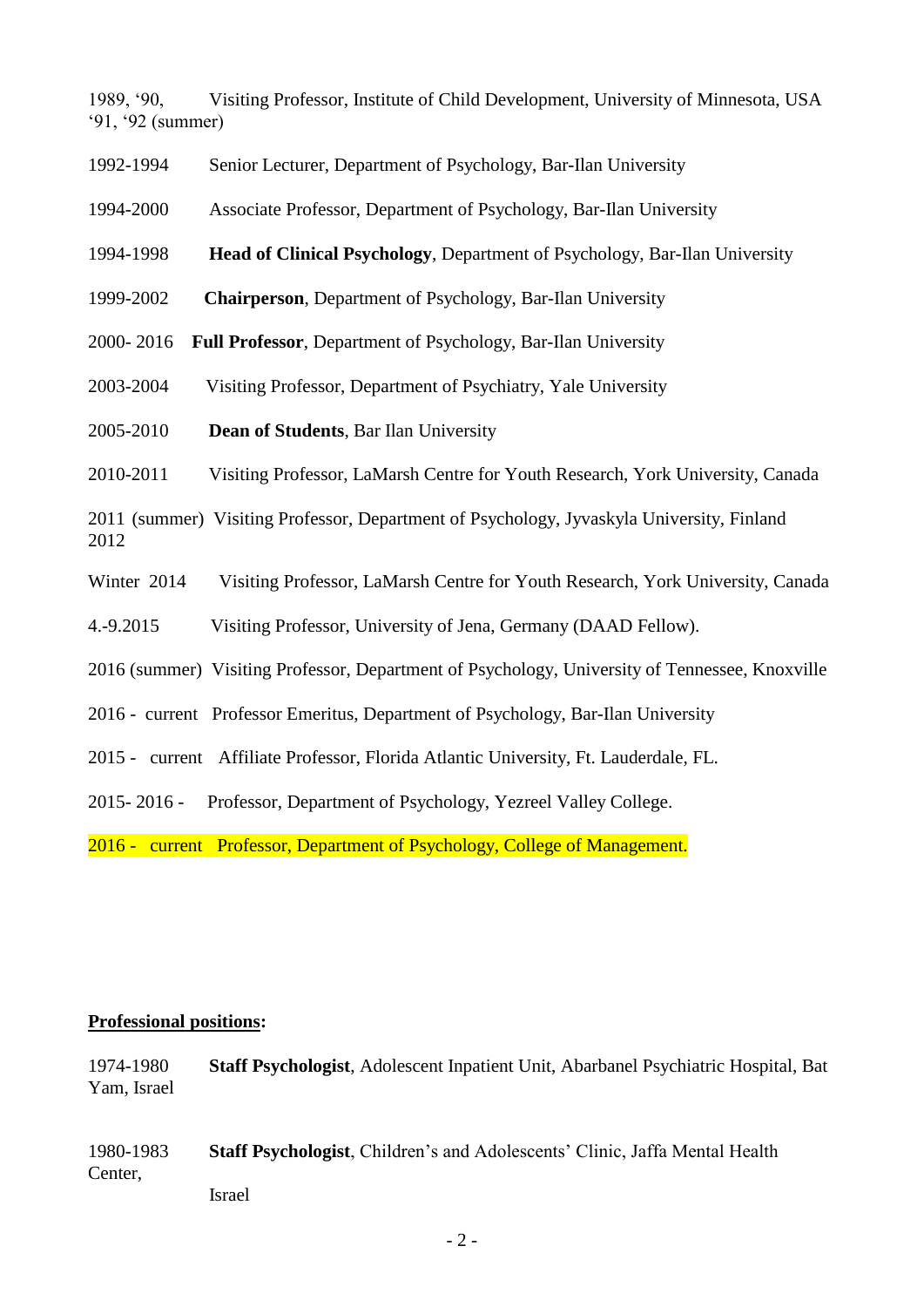| 1983-1987 | <b>Senior Psychologist, Children's and Adolescents' Clinic, Jaffa Mental Health</b><br>Center, Israel (including work with the school systems)                                    |
|-----------|-----------------------------------------------------------------------------------------------------------------------------------------------------------------------------------|
| 1984-1987 | Head of Family Therapy Training, Children's and Adolescents' Clinic,<br>Jaffa Mental Health Center, Israel                                                                        |
| 2002-2010 | <b>Co-founder and chief consultant, Young Adults' Clinic, Shalvata Mental Health</b><br>Center (Affiliated with the Tel Aviv University Medical School). Hod HaSharon,<br>Israel. |

### **Awards and grants:**

**2005-2009 ISF- Israeli Science Foundation** - Success and Failure in Attaining Goals among Emerging Adults: The Protective Role of Personal and Social Resources **- NIS 330, 000.**

**2009-2011 Israel Anti Drug Authority -** The Extended Journey – An Experience of Identity Exploration or Confusion? The Role of Personal Risk and Protective Factors - **NIS 150, 000.**

**2011-2012 Israel Ministry of Health –** Romantic involvement and negative affect among

adolescents - **NIS 130, 000.** 

**2009- 2017 The Ben Dov Foundation supporting the study of young adults.** Adaptive and maladaptive pathways during young adulthood **- – 220,000 NIS.** 

### **Research areas:**

- **1. Adaptive and less adaptive pathways in the transition to adulthood.**
- **2. Adolescent and Young adulthood romantic and sexual relationships:**
- **3. Normative and pathological trajectories .**
- **4. Developmental psychopathology.**

# **List of Publications - since 1995**

### **BOOKS:**

- Shulman, S. (Ed.). (1995). *Close relationships and socioemotional development.* Norwood, NJ: Ablex.
- Shulman, S., & Seiffge-Krenke, I. (1997). *Father-adolescent relationships: Developmental and clinical perspectives.* London: Routledge.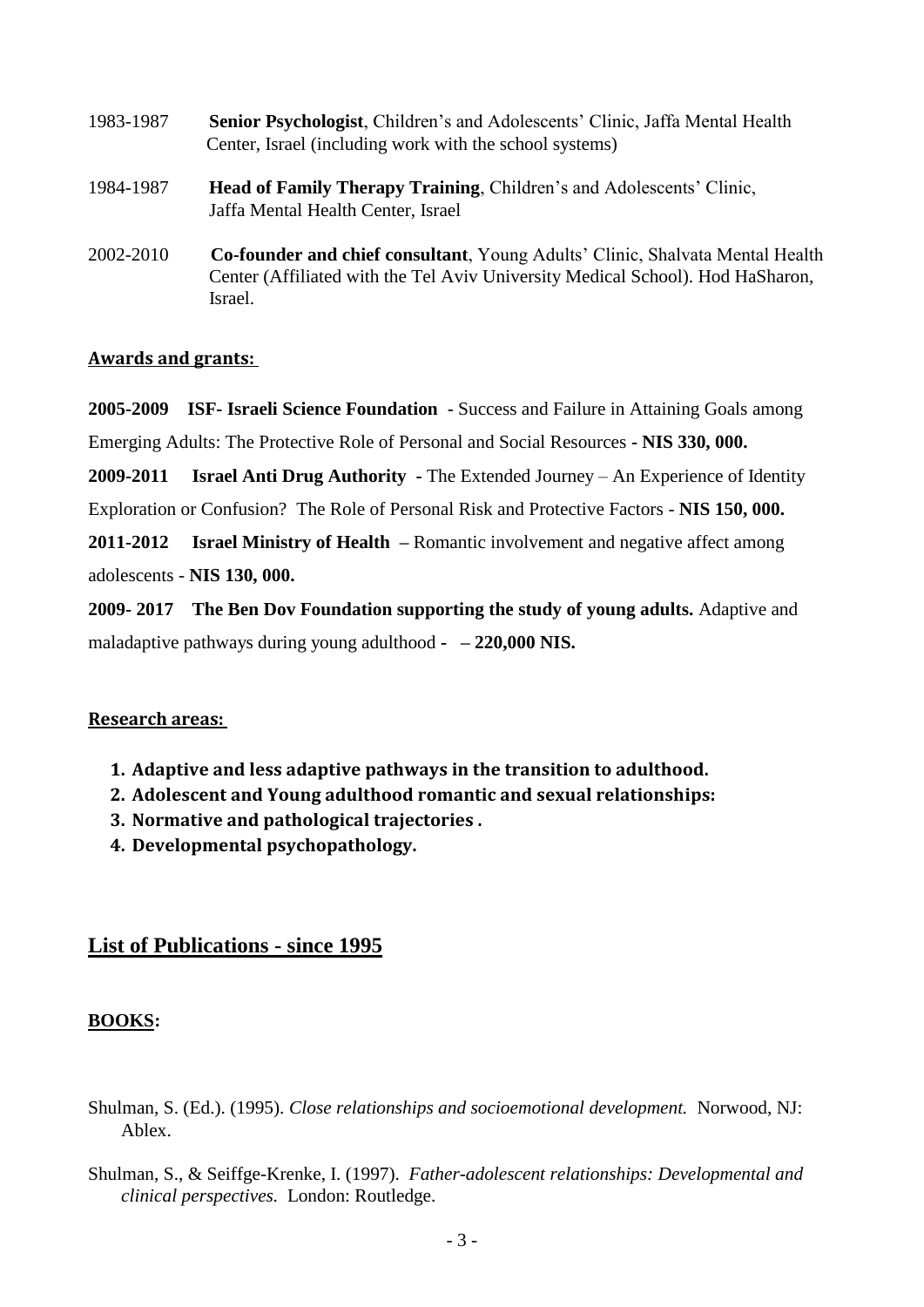- Shulman, S., & Collins, W. A. (Eds.). (1997). *Romantic relationships in adolescence: Processes and development.* San Francisco: Jossey-Bass.
- Shulman, S. & Nurmi, J. A.- Editors (2010). *The role of goals in navigating individual lives during Emerging Adult*hood. San Francisco: Jossey-Bass.
- Shulman, S. (in press). The Challenging Years of Emerging Adulthood: Fluidity and Pathways during the Transition to Adulthood. Oxford University Press.

#### **EDITED VOLUMES:**

- Shulman, S., & Seiffge-Krenke, I. (Eds.). (2001). Adolescent romantic relationships. *Journal of Adolescence, 3* [Special Issue].
- Welsh, D. & Shulman, S. (Eds.) (2008). Directly observed interaction within adolescent romantic relationships. *Journal of Adolescence, 6* [Special Issue].

#### **CHAPTERS IN BOOKS:**

- Shulman, S. (1995). Typology of close friendships, relationship models and friendship reasoning in early adolescence. In S. Shulman (Ed.), *Close relationships and socioemotional development.*  Norwood, NJ: Ablex.
- Shulman, S. (1995). Peer relations and developmental tasks in adolescence. In H. Flum (Ed.), *Adolescent processes.* Tel-Aviv: Rechasim. (Hebrew)
- Shulman, S. (1995). The interface of family and adolescent processes: New conceptualizations. In H. Flum (Ed.), *Adolescent processes.* Tel-Aviv: Rechasim. (Hebrew)
- Shulman, S. (1995). Typology of close friendships, relationship models and friendship reasoning in early adolescence. In S. Shulman (Ed.), *Close relationships and socioemotional development.*  Norwood, NJ: Ablex.
- Shulman, S., & Collins, W. A. (1995). Close relationships over time: Coherence and development, change, and adaptation. In S. Shulman (Ed.), *Close relationships and socioemotional development.* Norwood, NJ: Ablex.
- Levy-Shiff, R., & Shulman, S. (1997). Families with a developmentally disabled child: Parentchild, marital and family relations. In A. Zimmerman, M. Hovav, & I. Douvdevani (Eds.), *Developmental disability* (pp. 15-34)*.* Tel-Aviv: Dvir Press. (Hebrew)
- Shulman, S. (1999). Adolescent separation. In C. A. Smith (Ed.), *The encyclopedia of parenting theory and research* (pp. 17-19)*.* New York: Greenwood Press/Plenum.
- Shulman, S., & Knafo, D. (1999). Puberty. In C. A. Smith (Ed.), *The encyclopedia of parenting theory and research* (pp.346-348)*.* New York: Greenwood Press/Plenum.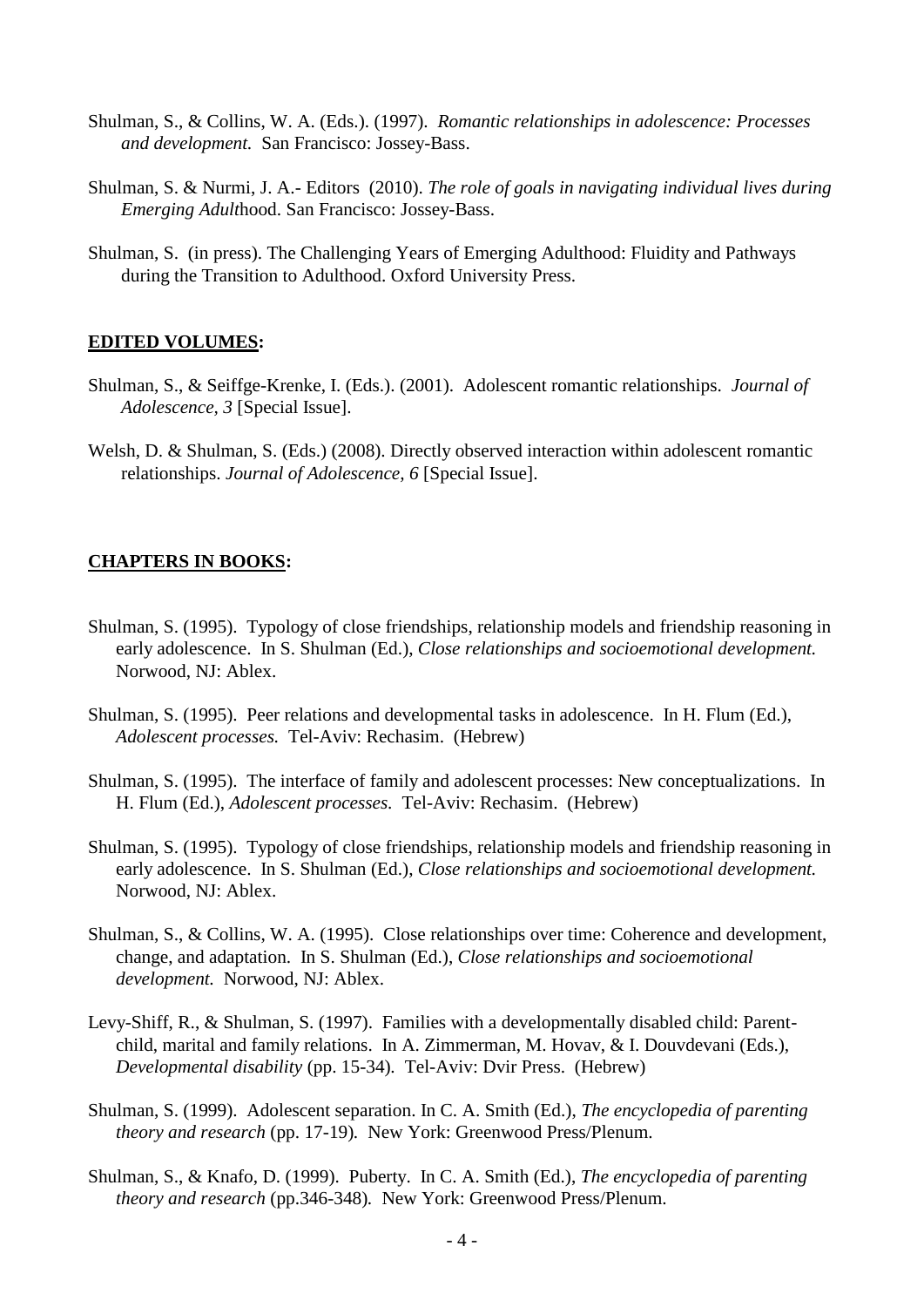- Shulman, S. (2003). Conflict and negotiation in adolescent romantic relationships. In P. Florsheim (Ed.), *Adolescent romantic relations and sexual behavior: Theory, research, and practical implications.* (pp. 109-136). Mahwah, NJ: Erlbaum.
- Scharf, M. & Shulman, S. (2006). Past adolescent experiences: How is it related to the way you raise your adolescents? In O. Mayseles (Ed.) *Parenting representations, theory, research and clinical implications* (pp. 319-351) . New York: Cambridge University Press.
- Shulman, S. Connolly, J, & MsIsaac, C. (2010). Romantic relationships. In B.B. Brown & M. Prinstein (Eds.)., *Encyclopedia of adolescence.* New York: Wiley.
- Shulman, S., Scharf, M., & Shachar-Shapira, L. (2011). The intergenerational transmission of adolescent romantic relationships. In P. Kerig, S. Hauser, & Schultz, M. (Eds.), Adolescence and beyond. New York: Oxford University Press.
- Seiffge-Krenke, I. & Shulman, S. (2012). Transformations in Heterosexual Romantic Relationships across the Transition into Adolescence. In B. Laursen & W. A. Collins (Eds.), *Relationship Pathways: From Adolescence to Young Adulthood* (pp. 157-191). New York: Oxford University Press.
- Scharf, M. & Shulman, S. (2015). Sibling relationships. In J. J. Arnett (Ed.), *Handbook of Emerging adulthood*. New York: Oxford University Press.
- Shulman, S. & Connolly, J. (2015). Romantic relationships. In J. J. Arnett (Ed.), *Handbook of Emerging adulthood*. New York: Oxford University Press.
- Lev Ari, L. & Shulman, S. (2019). Adjustment during the first year at university: The role of sleep, mood and stress states. In S. Nathan & H. Boni-Noach (Eds.), Young adults in Israel: Research, Application and Intervention.
- Connolly, J. & Shulman, S. (invited chapter). Defining Romantic Relationships in Adolescence & Young Adulthood. In L. Crockett, G. Carlo, & J. Schulenberg (Eds., ). *APA Handbook of Adolescent and Young Adult Development.* Washington, DC: American Psychological Association

#### **ARTICLES** -**refereed**

- Shulman, S., Carlton-Ford, S., Levian, R., & Hed, S. (1995). Coping styles of learning-disabled adolescents and their parents. *Journal of Youth and Adolescence, 24,* 281-294.
- Shulman, S., Seiffge-Krenke, I., Levy-Shiff, R., Fabian, B., & Rotenberg, S. (1995). Peer group and family relationships in early adolescence. *International Journal of Psychology, 30,* 573-590.
- Shulman, S., Laursen, B., Kalman, Z., & Karpovsky, S. (1997). Adolescent intimacy: Revisited. *Journal of Youth and Adolescence, 26,* 597-617.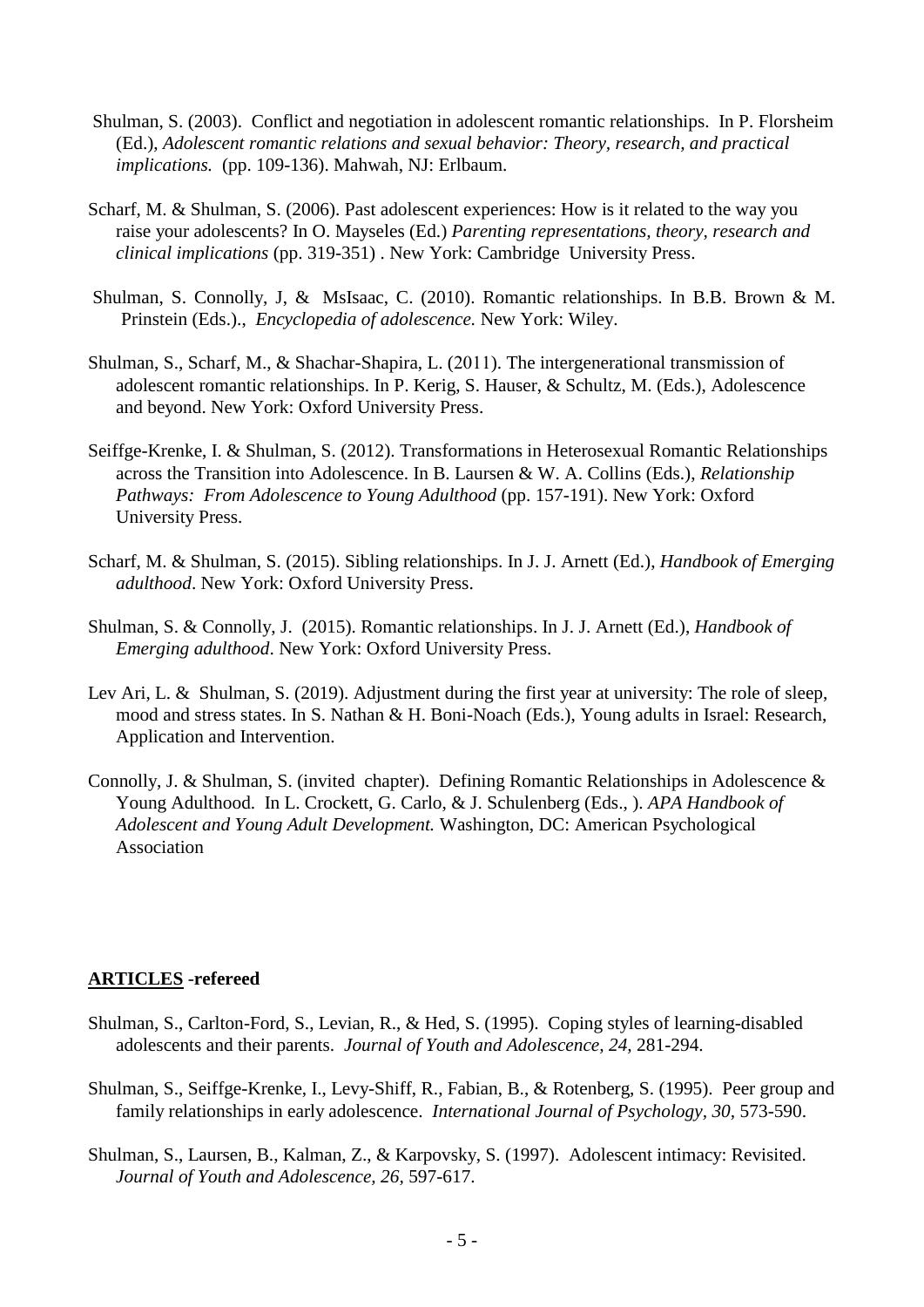- Elbedour, S., Shulman, S., & Kedem, P. (1997). Adolescent intimacy: A cross-cultural study. *Journal of Cross-Cultural Psychology, 28,* 5-22.
- Levy-Shiff, R., Zoran, N., & Shulman, S. (1997). International and domestic adoption: Child, parents, and family adjustment. *International Journal of Behavioral Development*, 20, 109-129.
- Shulman, S., & Knafo, D. (1997). Balancing closeness and individuality in adolescent close relationships. *International Journal of Behavioral Development, 21,* 687-702.
- Elbedour, S., Shulman, S., & Kedem, P. (1997). Children's fears: Cultural and developmental perspectives. *Behaviour Research and Therapy, 35,* 491-496.
- Shulman, S. (1997). The contribution of fathers to adolescents' individuation. *Praxis der Kinderpsychologie und Kinderpsychiatrie, 46,* 321-337. (German)
- Shulman, S., Levy-Shiff, R., Kedem, P., & Alon, E. (1997). Intimate relationships among adolescent romantic partners and same-sex friends: Individual and systemic perspectives. *New Directions in Child Development, 68,* 37-52.
- Shulman, S., Collins, W. A., & Knafo, D. (1997). Romantic relationships in adolescence: It is more than casual dating. *New Directions in Child Development, 68,* 105-110.
- Shulman, S., Kedem, P., Kaplan, K. J., Sever, I., & Braja, M. (1998). Latchkey children: The potential sources of support. *Journal of Community Psychology, 26,* 185-197.
- Levy-Shiff, R., Dimitrovsky, L., Shulman, S., & Har-Even, D. (1998). Cognitive appraisals, coping strategies, and support resources during transition to parenthood as correlates of parenting and infant development. *Developmental Psychology, 34,* 1417-1427.
- Shulman, S., Becker, A., & Sroufe, L. A. (1999). Adult-child interactions as related to adult's family history and child's attachment. *International Journal of Behavioral Development, 22,*  959-976.
- Shulman, S., Rosenheim, E., & Knafo, D. (1999). The interface of adolescent and parent marital expectations. *American Journal of Family Therapy, 27,* 19-28.
- Shulman, S., & Scharf, M. (2000). Adolescent romantic behaviors and perceptions: Age- and gender-related differences, and links with family and peer relationships. *Journal of Research on Adolescence, 10,* 99-118.
- Shulman, S., Horesh, N., Scharf, M., & Argov, Y. (2000). Close relationships and social competence of hospitalized and nonhospitalized adolescents. *Journal of Nervous and Mental Disease, 188,* 696-702*.*
- Seiffge-Krenke, I., Shulman, S., & Klessinger, N. (2001). Adolescent precursors of romantic relationships in young adulthood. *Journal of Social and Personal Relationships, 18,* 327-346*.*
- Shulman, S., & Kipnis, O. (2001). Adolescent romantic relationships: A look from the future. *Journal of Adolescence, 24,* 337-351.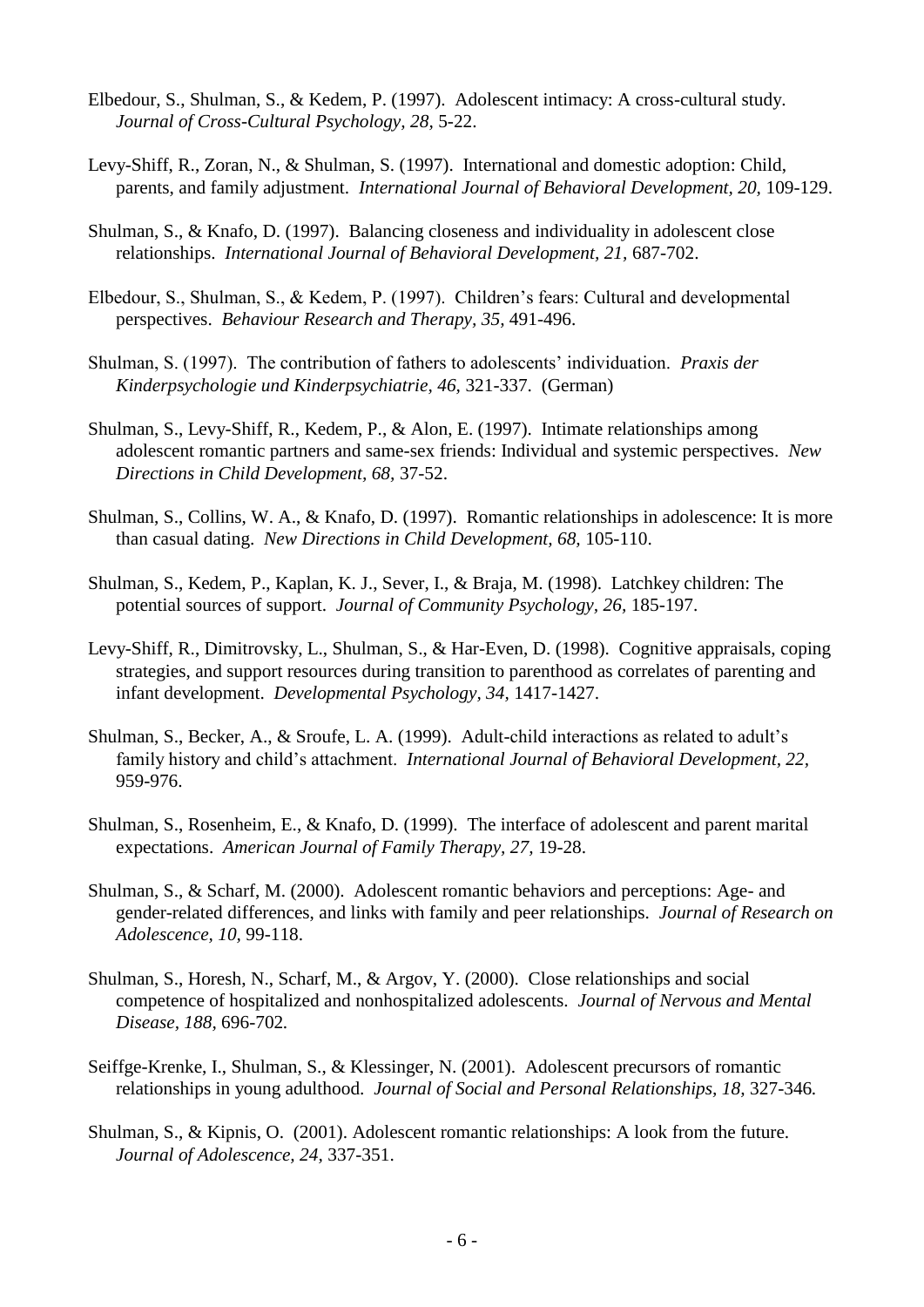- Shulman, S., & Seiffge-Krenke, I. (2001). Adolescent romance: Between experience and relationships. *Journal of Adolescence, 24,* 417-428.
- Shulman, S., Scharf, M., Lumer, D., & Maurer, O. (2001). How young adults perceive parental divorce: the role of their relationships with their fathers and mothers. *Journal of Divorce and remarriage, 34,* 3-17.
- Shulman, S., Scharf, M., Lumer, D., & Maurer, O. (2001). Parental divorce and young adulthood romantic relationships: The role of children's resolution of the divorce experience. *American Journal of Orthopsychiatry*, *71*, 473-478.
- Shulman, S. & Laursen, B. (2002). Adolescent perceptions of conflict in interdependent and disengaged friendships. *Journal of Research on Adolescence*, *12*, 353-372.
- Shulman, S. & Ben Artzi, E. (2003). Age-related differences in the transition from adolescence to adulthood and links with family relationships. *Journal of Adult Development*, *10*, 217-226.
- Scharf, M, Shulman, S, & Avigad-Spitz, L. (2005). Sibling relationships in emerging adulthood. *Journal of Adolescent Research*.
- Shulman, S., Feldman, B., Blatt, S. J., Cohen, O., & Mahler. A. (2005). Emerging Adulthood: Age-Related Tasks, and Underlying Self Processes. *Journal of Adolescent Research*, 20, 577-603.
- Walsh, S., Shulman, S, Feldman, B., & Maurer, O. (2005). The impact of immigration on the internal processes and developmental tasks of emerging adulthood. *Journal of Youth and Adolescence*, *34*, 413-426.
- Shulman, S., Blatt, S. J., & Feldman, B., (2006). Vicissitudes of the impetus for growth and change among emerging adults. *Psychoanalytic Psychology*, *23*, 159-180.
- Shulman, S., Cohen, O., Feldman, B., & Mahler. A (2006). Emerging adult men and their mothers in divorced families: A typology of relationship patterns. *Journal of Social and Personal Relationships*, *23*, 481-497.
- Walsh, S., Shulman, S, Bar-On Z., & Tzur, A. (2006). The role of parentification and family climate in adaptation among immigrant adolescents in Israel. *Journal of Research on Adolescence. 16*, 321-350.
- Tuval-Mashiach, R., & Shulman, S. (2006). Resolution of disagreements between romantic partners, among adolescents and young adults: qualitative analysis of interaction discourses. *Journal of Research on Adolescence, 16*, 561-588*.*
- Shahar, G., Kalnitzki, E. Shulman, S, & Blatt, S.J. (2006). Personality, Motivation, and the Construction of Goals during the Transition to Adulthood: A Study of Israeli Young Adults. *Personality and Individual Differences*, *40*, 53-63.
- Shulman, S. (2006). "Wondering" and Beyond: Discussion of Arietta Slade's "Reflective Parenting Programs". *Psychoanalytic Inquiry, 26,* 656-665.
- Shulman, S., Tuval-Mashiach, R., Levran, E. & Anbar, S. (2006). Conflict Resolution Patterns and Longevity of Adolescent Romantic Couples: A Two-Year Follow-Up Study. *Journal of Adolescence*, *29*, 575-588.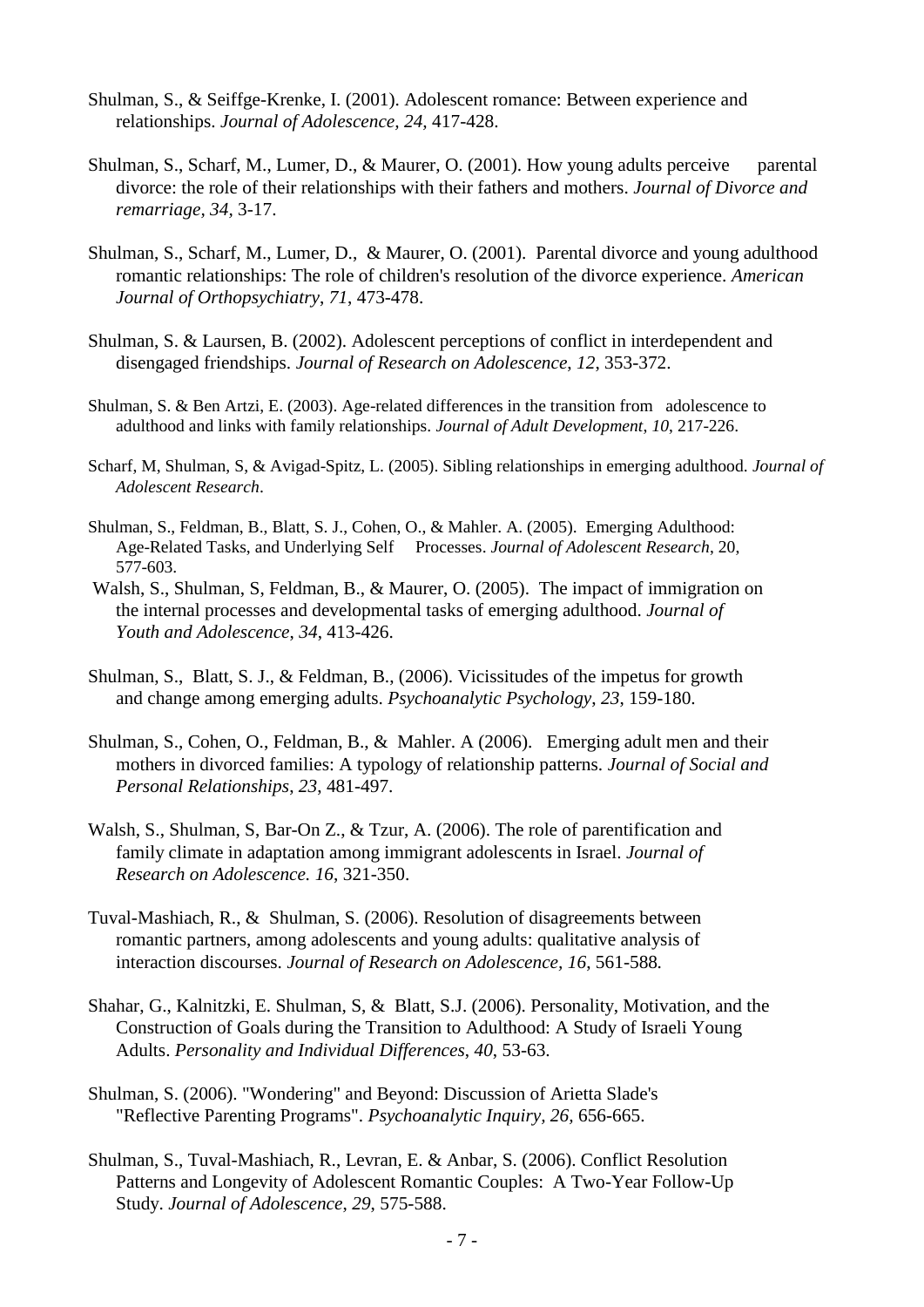- Walsh, S. & Shulman, S. (2007). Splits in the Self Following Immigration: An Adaptive Defense or a Pathological Reaction? *Psychoanalytic Psychology*, 24, 355-372.
- Tuval-Mashiach, R., Walsh, S., Harel, S. & Shulman, S. (2008). Romantic Fantasies, Cross Gender Friendships, and Romantic Experiences in Adolescence. *Journal of Adolescent Research, 23,* 471-478.
- Shulman, S., Mayes, L., C., Cohen, T. H., Swain, J. E. &. Leckman, J. F. (2008). Romantic attraction and conflict negotiation skills among late adolescent and early adult romantic couples. *Journal of Adolescence, 31,* 729-745*.*
- Welsh, D & Shulman, S. (2008). What can be learned from adolescent romantic relationship from direct observation? *Journal of Adolescence, 31*, 877-891.
- Walsh, S., Shulman, S., & Maurer, O. (2008). Immigration distress, mental health status and coping among young immigrants: A one year follow-up study. *International Journal of Intercultural Relation, 32,* 371-384.
- Shulman, S., Pesach-Shavit, T., Walsh, S., Almog, Z., Even, R., Doron, A., & Fennig, S. (2009). Self regulatory processes and psychological symptoms among emerging adults. *Journal of Youth Studies, 12,* 111-120.
- Shulman, S., Kalnitzky, E. & Shahar, G. (2009). Coping with developmental challenges during emerging adulthood: The role of personality and social resources. *Journal of Adolescent Research, 24,* 242-270.
- Shulman, S., Walsh, S.D., Weisman, O. & Schleyer, M. (2009)*.* Romantic Contexts, Sexual Behavior, and Depressive Symptoms among Adolescent Males and Females. *Sex Roles*, *61*, 850-863.
- Shulman, S., & Nurmi, J. E. (2010). Goal Pursuit, Personality and Adaptation among Emerging Adults: Typology and Change Overtime*. New Directions in Child and Adolescent Development*, *130,* 1-12.
- Shulman, S., & Nurmi, J. E. (2010). Understanding Emerging Adulthood from a Goal-Setting Perspective*. New Directions in Child and Adolescent Developmen*t, *130,* 57-70.
- Shulman, S., Davila, J., & Shachar-Shapira L. (2011). Assessing romantic competence among older adolescents. *Journal of Adolescence,34,* 397-406*.*
- Lev Ari, L. & Shulman, S. (2012). Pathways of sleep, affect, and stress constellations during the first year of university. *Journal of Youth Studies, 15(3),* 273-292*.*
- Shulman, S., Zlotnik, A., Shachar-Shapira L., Connolly, J., & Bohr, Y. (2012). Adolescent Daughters' Romantic Competence: The Role of Divorce,Quality of Parenting, and Maternal Romantic History. *Journal of Youth and Adolescenc, 41 (5),* 593-606*.*
- Shulman, S. & Connolly, J. (2013). The Challenge of Romantic relationships in Emerging Adulthood: A Review and Reconceptualization of the Field. *Emerging Adulthood*. *1*, 27-39.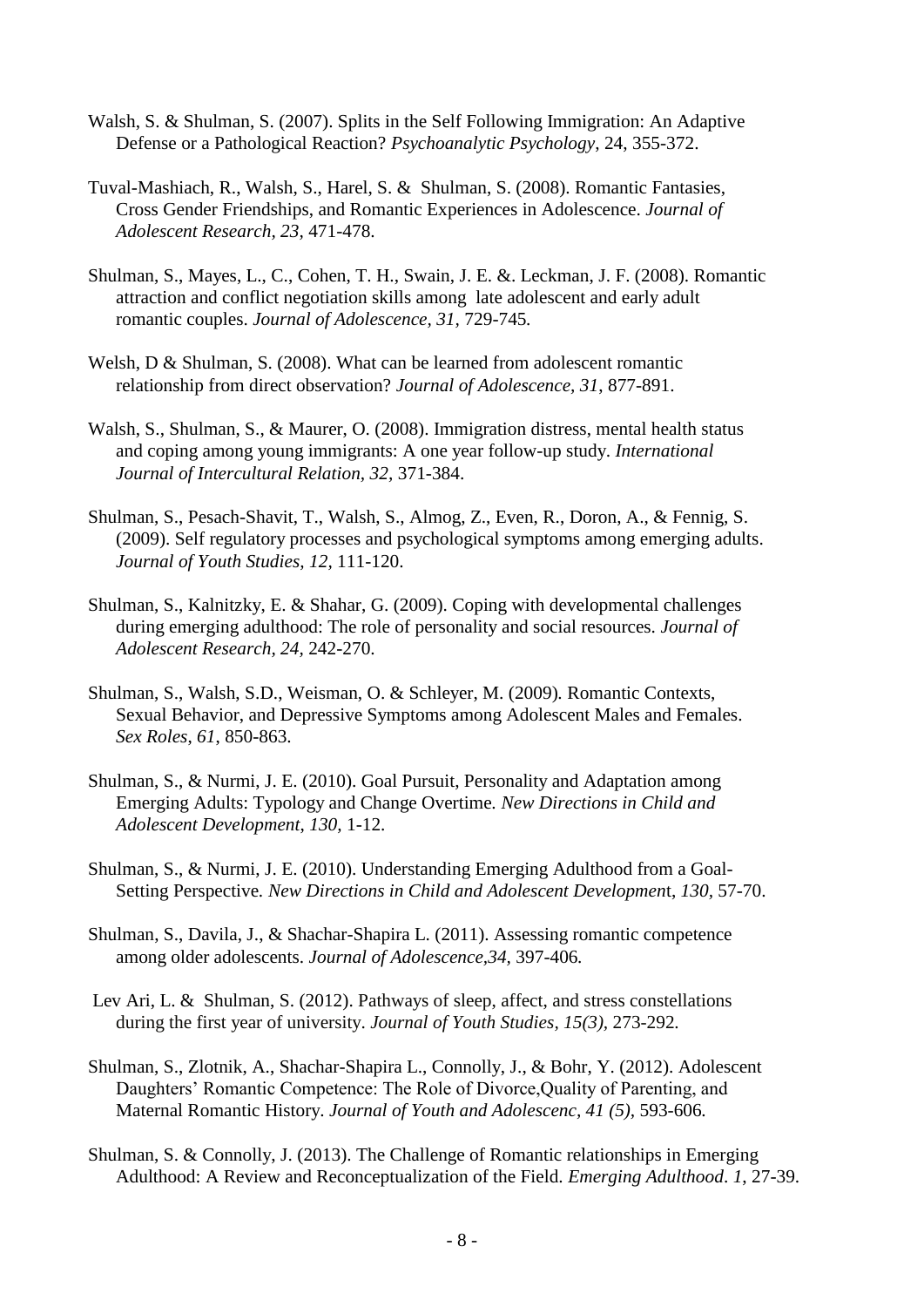Lev Ari, L. & Shulman, S. (2013). Sleep, Daily Activities, and Their Association with Mood States among Emerging Adults. *Biological Rhythm research, 44(3)*. 357-367.

Shulman, S., Scharf, M, Livne, Y. & Barr, T. (2013). Patterns of Romantic Involvement among Emerging Adults: Psychosocial Correlates and Precursors. *International Journal of Behavioral Development, 37(5),* 462-470*.* 

Dietrich, J., Shulman, S. & Nurmi, J-E. (2013). Goal Pursuit in Young Adulthood: The Role of Personality and Motivation for Goal Appraisal Trajectories across 6 Years. *Journal of Research in Personality, 47,* 728-737.

Shulman, S., Laursen, B., & Dickson, D. (2014). Gender Differences in the Spillover Between Romantic Experiences, Work Experiences and Individual Adjustment Across Emerging Adulthood.. *Emerging Adulthood, 2,* 36-47*.* 

Connolly, J., MsIsaac, C., & Shulman, S., Wincentak, K. et al., (2014). Development of romantic relationships in adolescncec and emerging adulthood: Implications for community mental health. *Canadaian Journal of Community Mental Health*.

Shulman, S., Vasalampi, K., Barr, T., Livne, Y., Nurmi, J. E & Pratt, M. W (2014). Typologies and Precursors of Career Adaptability Patterns among Emerging Adults: A Seven-Year Longitudinal Study. *Journal of Adolescence*. *37(8*), 1505-1515.

Tuval-Mashiach, R., Hanson, J. & Shulman, S. (2014). Turning Points in the Romantic History of Emerging Adults. *Journal of Youth Studies*, *18(4*), 434-450.

Shulman, S., Barr, T., Livne, Y., Nurmi, J. E., Vasalampi, K & Pratt, M. W. (2015). Career Pursuit Pathways among Emerging Adult Men and Women: Psychosocial Correlates and Precursors. *International Journal of Behavioral Development, 39(1),* 9-19*.* 

Appel, I. & Shulman, S. (2015). The Role of Romantic Attraction and Conflict Resolution in Predicting Shorter and Longer Relationship Maintenance among Adolescents. *Archives of Sexual Behavior. 44(3),* 777-782*.* 

Seiffge-Krenke, I., Persike, M., & Shulman, S. (2015). Gendered Pathways to Romantic Attachment in Emerging Adults: The Role of Body Image and Parental Support. *European Journal of Developmental Psychology, 12(5), 533-548. .* 

Shulman, S., Chagmigari, M., & Michaeli, Y., Tuval-Masiciach, R. & Dickson, D. J (2016). Attaining Work and Love Authorship in Emerging Adulthood: Constellations, Psychosocial Correlations and Precursors. *Emerging Adulthood*.

Atzil-Slonim, D., Berman, E., Reshef, M. & Shulman, S. (2016). Changes in Romantic Competence and Career Adaptability among Emerging Adults in Psychotherapy. *Emerging Adulthood*.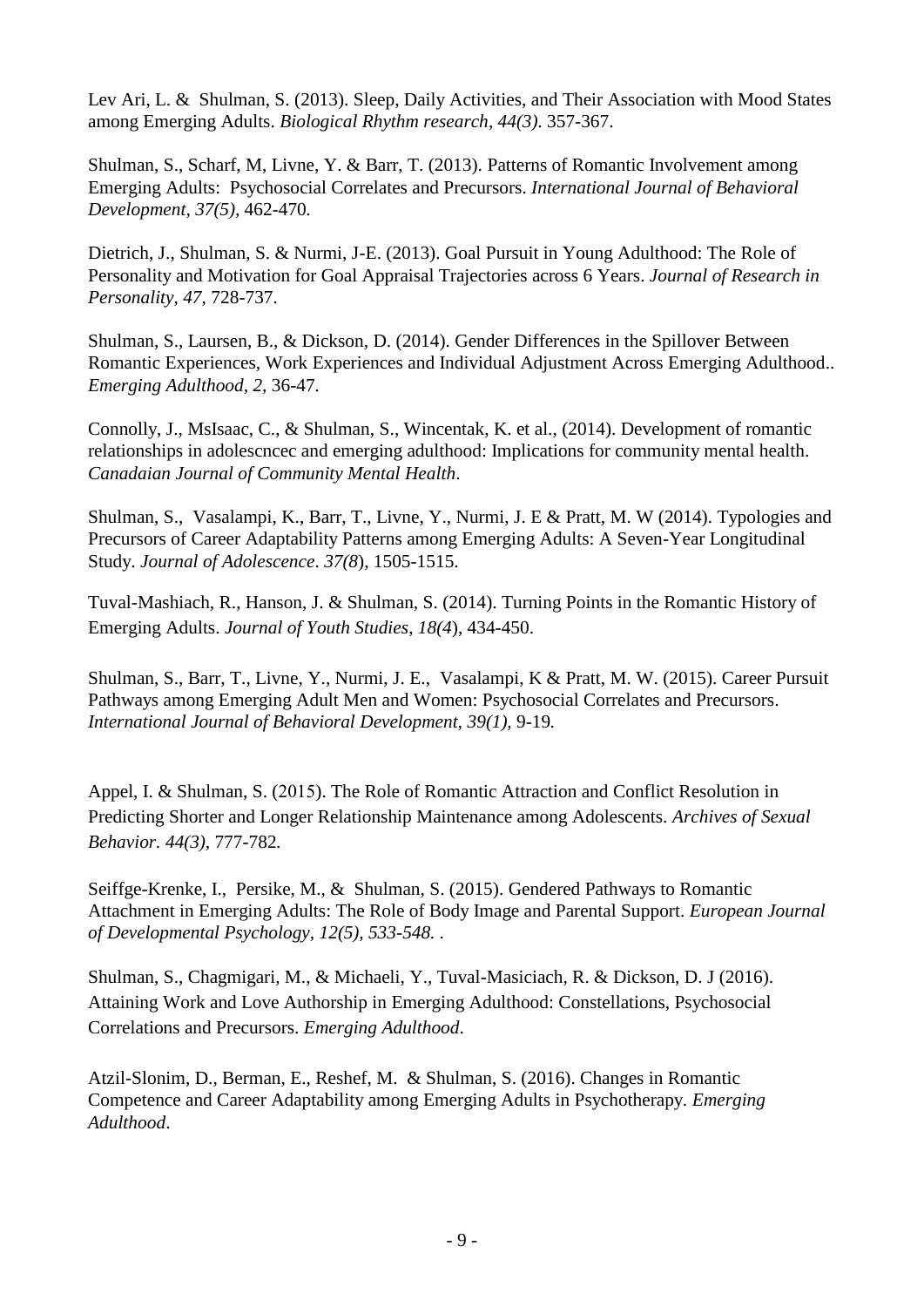Shulman, S., Scharf, M., Bohr, Y., Tuval-Mashiach, R., Hirsh, Y., & Faians, M. (2016). Adolescent Romantic Competence and Parenting Attitudes: Gender Variations and Correlates. *Journal of Social and Personal Relationships, 23,* 761-780.

Benbassat, N, & Shulman, S. (2016 on line). The Significance of Parental Reflective Function in the Adjustment of Young Adults. *Journal of Child and Family Studies.* 

Dickson, D. J. & Shulman, S. (2016 on line). Directions of Effects between Self-criticism and Parental Support on Adaptive Goal Pursuit among Emerging Adults. *Personality and Individual Differences.* 

Shulman, S., Rozen-Zvi, R., Almog, Z., Fennig, S. & Pesach-Shavit, T. (2016 on line). Effects of Group Psychotherapy On Young Adults' Romantic and Career Functioning. *Group Analysis*.

Shulman, S., Seiffge-Krenke, I., Scharf, M., Betzlel-Boiangiu, S. & Tregubenko, V. (2018). The Diversity of Romantic Pathways during Emerging Adulthood and their Developmental Antecedents. *International Journal of Behavioral Development*.

Michaeli, Y., Dickson, D. J. & Shulman, S. (2016 on line). Parental and Non Parental Career-Related Support among Young Adults: Antecedents and Psychosocial Correlates. *Journal of Career Development.* 

Shulman, S., Seiffge-Krenke, I., Scharf, M., Lev-Ari, L. & Levy G. (2017 on line). Adolescent Depressive Symptoms and Break-up Distress during Early Emerging Adulthood: Associations with The Quality of Romantic Interactions. *Emerging Adulthood*.

Shulman, S. (2017). The Emerging Adulthood Years: Finding One's Way in Career and Intimate Love Relationships. *The Psychoanalytic Study of the Child.*

Shulman, S., Seiffge-Krenke, I. & Walsh, S. D. (2018). Is Sexual Activity during Adolescence Good for Future Romantic Relationships? *Journal of Youth and Adolescence.* 

Norona, J., Tregubenko, V., Betzlel-Boiangiu, S., Scharf, M., Welsh, D., & Shulman, S. (2018). Changes in Rejection Sensitivity across Adolescence and Emerging Adulthood: Associations with Relationship Involvement, Quality, and Coping*. Journal of Adolescence, 63,* 96- 106.

Norona, J. C., Scharf, M., Shulman, S., & Welsh. D. P. (2018). Predicting post-breakup distress and growth in emerging adulthood: The roles of emotion regulation and relationship experiences. *Journal of Adolescence*, 63, 191-193.

Shulman, S. & Scharf, M. (2018, on line). Adolescent Psychopathology in Times of Change: The Need for Integrating a Developmental Psychopathology Perspective. *Journal of Adolescence*.

Michaeli, Y., Hakhmigari Kalfon, M., Scharf, M. & Shulman, S. (2018, on line). Romantic Outcomes in Young Adulthood: The Role of Dependency, Parental Support and Reflective Functioning. *Journal of Family Psychology.*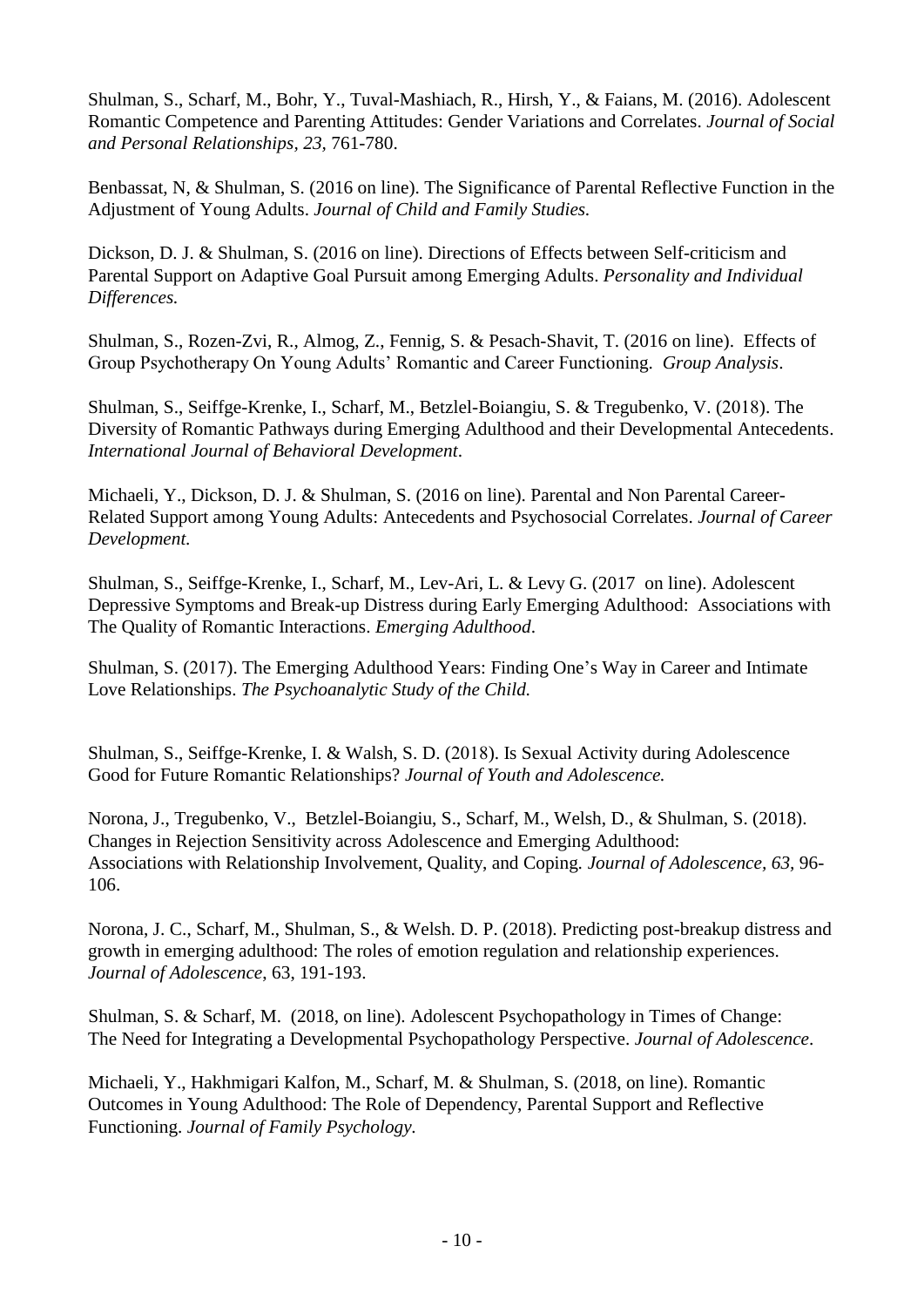Michaeli, Y., Hakhmigari Kalfon, M., Dickson, D., Scharf, M. & Shulman, S. (2018, on line). The Role of Change in Self-criticism across Young Adulthood in Explaining Developmental Outcomes and Psychological Well Being. *Journal of Personality.* 

Shulman, S., Seiffge-Krenke, I. Ziv, I. & Tuval-Mashiach, R. (2018, on line). Patterns of Romantic Pathways among 23 Year Olds and their Adolescent Antecedents. *Journal of Youth and Adolescence.* 

Shulman, S., Norona, J. C., Scharf, M., Ziv, I., & Welsh, D. P. (2019). Changes in self-silencing from adolescence to emerging adulthood and associations with relationship quality and coping with relationship stressors. *Journal of Relationship Research.*

Shulman, S., Scharf, M., Ziv, I., Norona, J. C. & Welsh, D. P. (2019). Adolescents' Sexual Encounters with either Romantic or Casual Partners and the Quality of their Romantic Relationships Four Years Later. *Journal of Sex Research*.

Hakhmigari Kalfon, M., Dickson, D., Michaeli, Y., Scharf, M. & Shulman, S. (2019, on line). Personality Maturation among Emerging Adults and Future Career Success. *Career Development International.*

# *2020 PUBLICATIONS*

Seiffge-Krenke, I. & Shulman, S. (2020). Ist sexuelle Aktivität in der Adoleszenz für zukünftige romantische Beziehungen gut? *Psychosomatische Medizin.*

Michaeli, Y., Dickson, D., Hakhmigari Kalfon, M., Scharf, M. & Shulman, S. (2020, on line). Change in Self-Criticism Across Emerging Adulthood and Psychological Well-Being at Age 35: The Mediating Role of Reflectivity. *Emerging Adulthood.*

Melamed, O., Walsh, S., Ziv, I. & Shulman, S. (2020). Trajectories of smoking among emerging adult backpackers and their antecedents. *Emerging Adulthood.*

Melamed, O., Walsh, S. & Shulman, S. (accepted). Smoking Behavior and Symptoms of Depression and Anxiety Depressive Affect Among Young Adult Backpackers: Results from a Short Longitudinal Study. *Scandinavian Journal of Psychology*.

IN ADDITION - I have a book and an invited chapter in press.

Shulman, S. (in press). The Challenging Years of Emerging Adulthood: Fluidity and Pathways during the Transition to Adulthood. Oxford University Press.

Connolly, J. & Shulman, S. (invited chapter, in press). Defining Romantic Relationships in Adolescence & Young Adulthood. In L. Crockett, G. Carlo, & J. Schulenberg (Eds., ). *APA Handbook of Adolescent and Young Adult Development.* Washington, DC: American Psychological Association

### **Award**